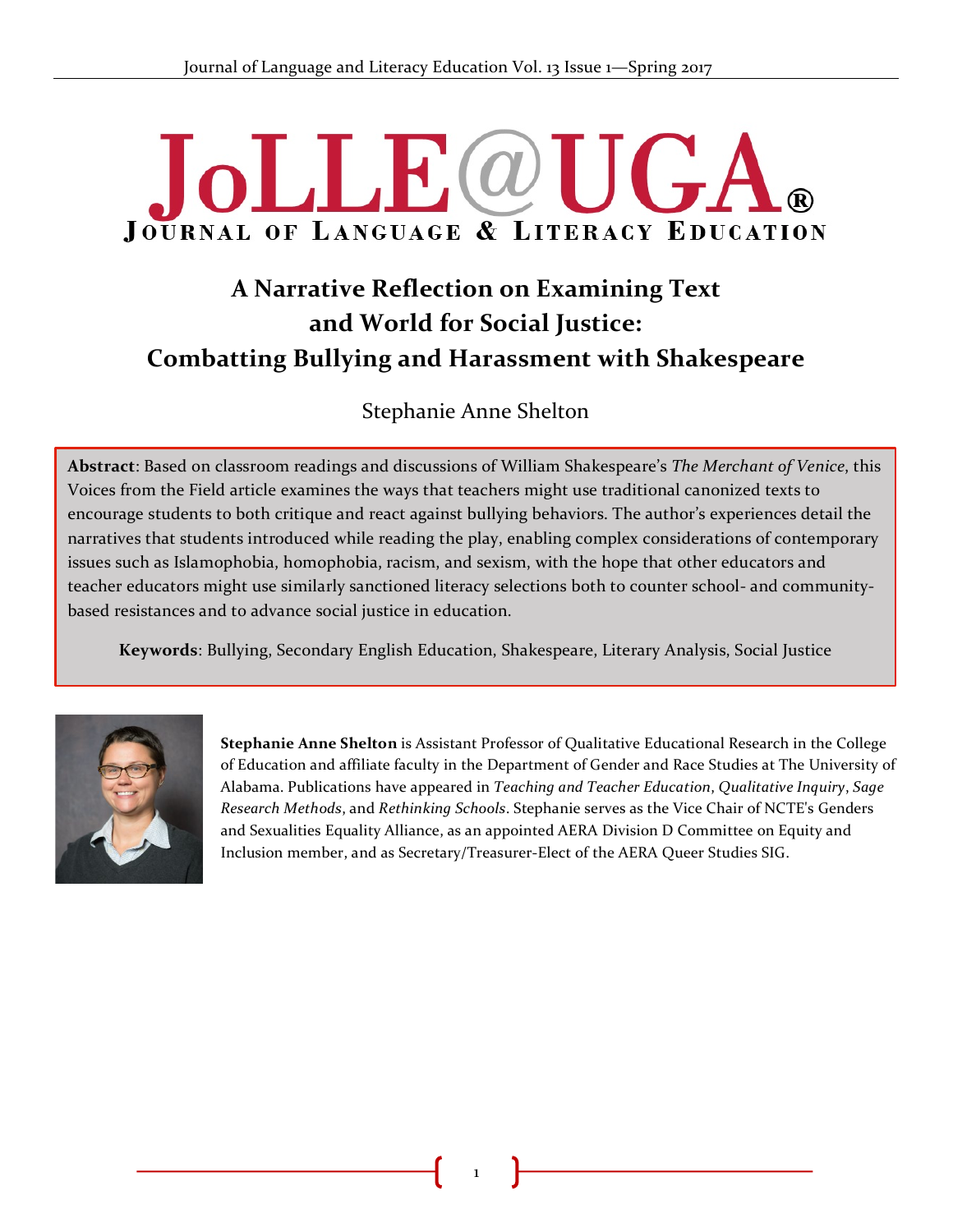#### **The Beginning**

fter a student at my high school was brutally beaten by three other students due to  $\blacktriangle$  ongoing racial tensions, and another **Solution 19 Separate A** free a student at my high school was brutall beaten by three other students due to ongoing racial tensions, and another student transferred after homophobic bullying, the administration decided that whole-school bullying education was necessary and mandatory. I was elated; I had felt many times that I was fighting a losing battle alone (e.g., see Flam, 2014; UNESCO, 2009 for discussions of teachers challenging bullying alone), and I looked forward to the entire school community being more vigilant about anti-bullying and anti-harassment. In a single day, I had chased down a student in the hallway for hitting and calling another student "fag," taken two of my male students into the hallway for discussing a female student's chest, and chastised a group for assuming that a Muslim man who worked in a local store was "probably a terrorist." And despite the public nature of the hallway and the presence of a co-teacher in one of the mentioned classes, I had done all of it solo. Day one of the anti-bullying campaign showed me, though, that the status quo would continue. The administration's response was badly drawn animated anti-bullying cartoons that seemed to be targeting elementary and middle grade students (e.g., see Bidwell, 2013; Brackett & Divecha, 2013 for discussions on similarly ineffective anti-bullying campaigns). The entire student body scoffed at the film clips, and they seemed to sense that bullying was not a big deal.

I want to assert that my administration adopted what they believed was a cost-effective and engaging anti-bullying curriculum. They were genuinely trying to make matters better. Unfortunately, though, the intentions did not match the effects. My students openly mocked the cartoons and tuned out when they were sent to homeroom to watch them. Because of the school's limited resources, there could be no additional anti-bullying efforts. So,

although the administration retrospectively realized its error, there was no alternative schoolwide course. I decided that I would at least address this problem in my classroom, so I looked for resources. The lesson plans, handouts, and activities that I found online and in the counselors' offices were problematic; most of them treated bullying as something abstract that students should be aware of, in case it happened. Interestingly, nearly all of the secondary resources focused solely on gay and lesbian students' rights, and although my research interests primarily focus on LGBTQ issues in education, I did not feel that students were only targeted due to (perceived or actual) sexuality, gender identity, and gender expression (e.g., see Bajaj, Ghaffar-Kucher, & Desai, 2016 for a discussion on the multifaceted nature of bullying). My experiences had demonstrated that bullying was complex and typically touched on various identity elements. Worst of all, nearly all of the resources required days of lessons if they were to be truly effective, which most teachers know is nearly impossible with the mandated and heavily standardized curricula that exist in many schools today. Momentarily, I faltered, unsure of what to do next.

I felt empowered, though, while reading Elizabeth J. Meyer, who suggests that even if teachers lack the power to change the school environment or cultivate sensitivity from the administration, they can educate the students in their classrooms to effect awareness and change (2009, pp. 43-44). There are a number of studies which describe the benefits of integrating topics related to bullying "into relevant core subjects, such as literature" (Bochenek, 2001, p. 14; see also GLSEN, 2014). In the Foreword of the Human Rights Watch's *Gender, Bullying, and Harassment*, Lyn Mikel Brown describes the striking disconnect between antibullying literature and what she had actually experienced (2001; p. vii). Many students and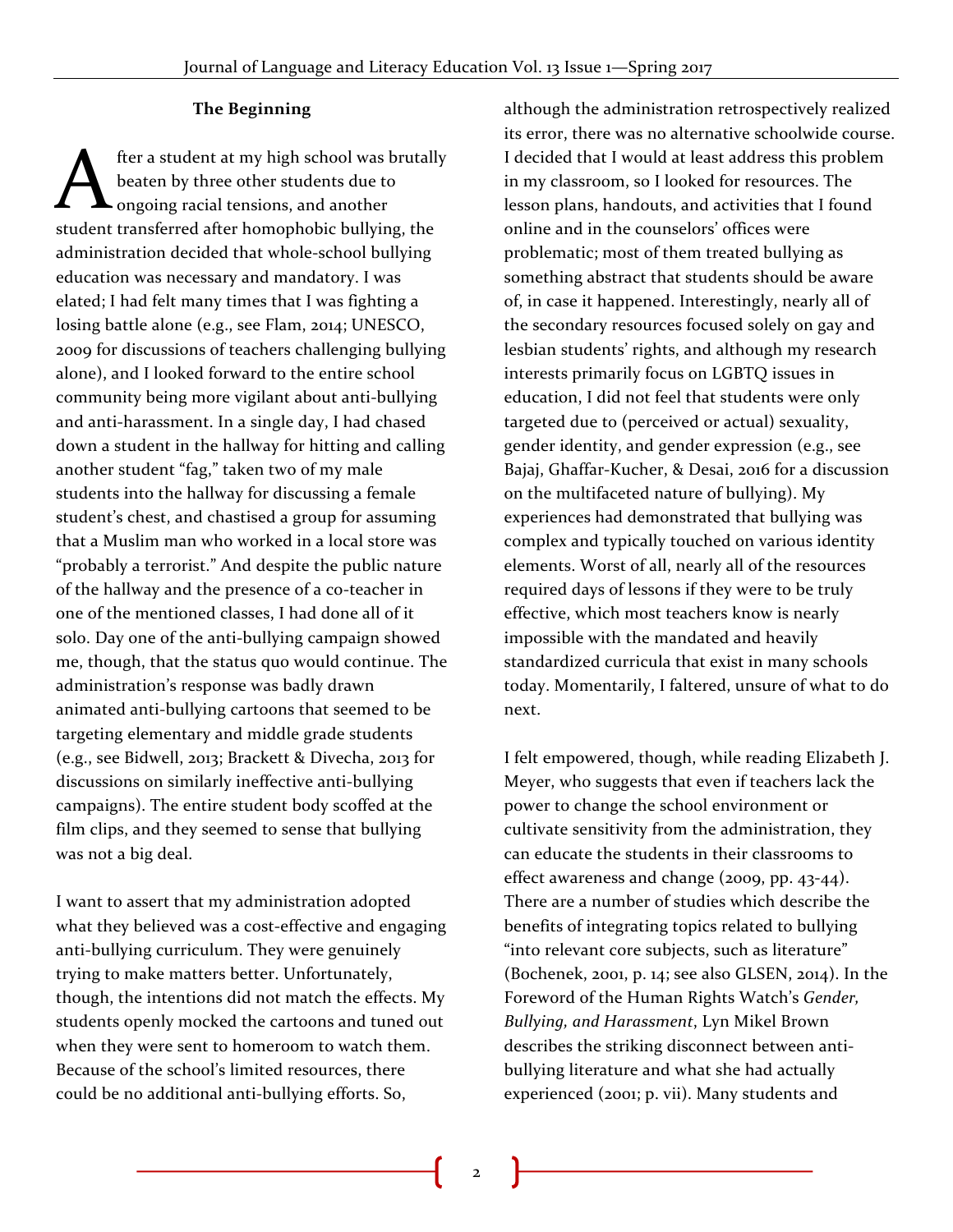educators can easily recall attending assemblies about "important issues" that never seemed to take into account the real-life experiences beyond the contexts where they had gathered to hear the information; and, the pages of literature available often seem to have no connection to real life.

# **The Importance of Anti-Bullying Curricula in Classrooms**

Incorporating topics related to bullying into the everyday environment of the classroom is important not only because it gives students prolonged exposure to the content and a variety of opportunities to respond to the topics at hand, but because it can help students contextualize, and even

normalize, the information; it also allows teachers to address very real problems without losing already limited instructional time. Another advantage is that situating conversations about topics such as bullying in the classroom keeps students from seeing the information as separate from learning. There are risks when discussing issues such as racism, sexism, and homophobia in

isolation that students will begin to see the targeted groups "as 'other'" and themselves as the norm (Copenhaver-Johnson, 2009, p. 20), potentially perpetuating problematic behaviors and assumptions rather than stopping them. Or, that in trying to discuss complex and difficult topics such as White privilege and heteronormativity, students will erect defensive barriers, bolstered by claims or notions that teachers have "an agenda," that stop any productive efforts in their tracks. And, these risks are outside those of community and parent protests of teaching materials many assume to be

**"There are risks when discussing issues such as racism, sexism, and homophobia in isolation that students will begin to see the targeted groups "as 'other'" and themselves as the norm…"**

inappropriate or too politicized for public education (Blackburn, 2014; Shelton, 2014; Thein, 2013).

I am currently a university faculty member who continues to teach and observe secondary students during a residential summer enrichment program. However, my most foundational teaching experience, especially regarding bullying, comes from the seven years that I taught in a traditional high school setting. The narratives and quotations featured in this article are based on research that I conducted, with my principal's, parents'/guardians' and students' permissions, during that time. The student quotations are not direct quotes based on audio or video recording; instead, they were assembled from observational notes that I took

> while I worked to address bullying through my curriculum.

My school's setting was, as is always the case, a critical component to consider as I prepared to implement an antibullying approach in my classroom. My students were, for AYP purposes, categorized as 100% socioeconomically disadvantaged and

approximately 70% students of color, in a rural high school located within a strongly conservative Southeastern U.S. community. For context, it is worth noting that the high school's neighboring county had its first desegregated prom only about a decade ago. Additionally, a little over five years ago I wrote a letter to the local paper protesting a halfpage article that the paper's owner had written declaring that same-sex marriage was against God's will. My current teaching situations afford me a great deal of flexibility and freedom, but within my initial context, I struggled with how to address entrenched attitudes that not only allowed but even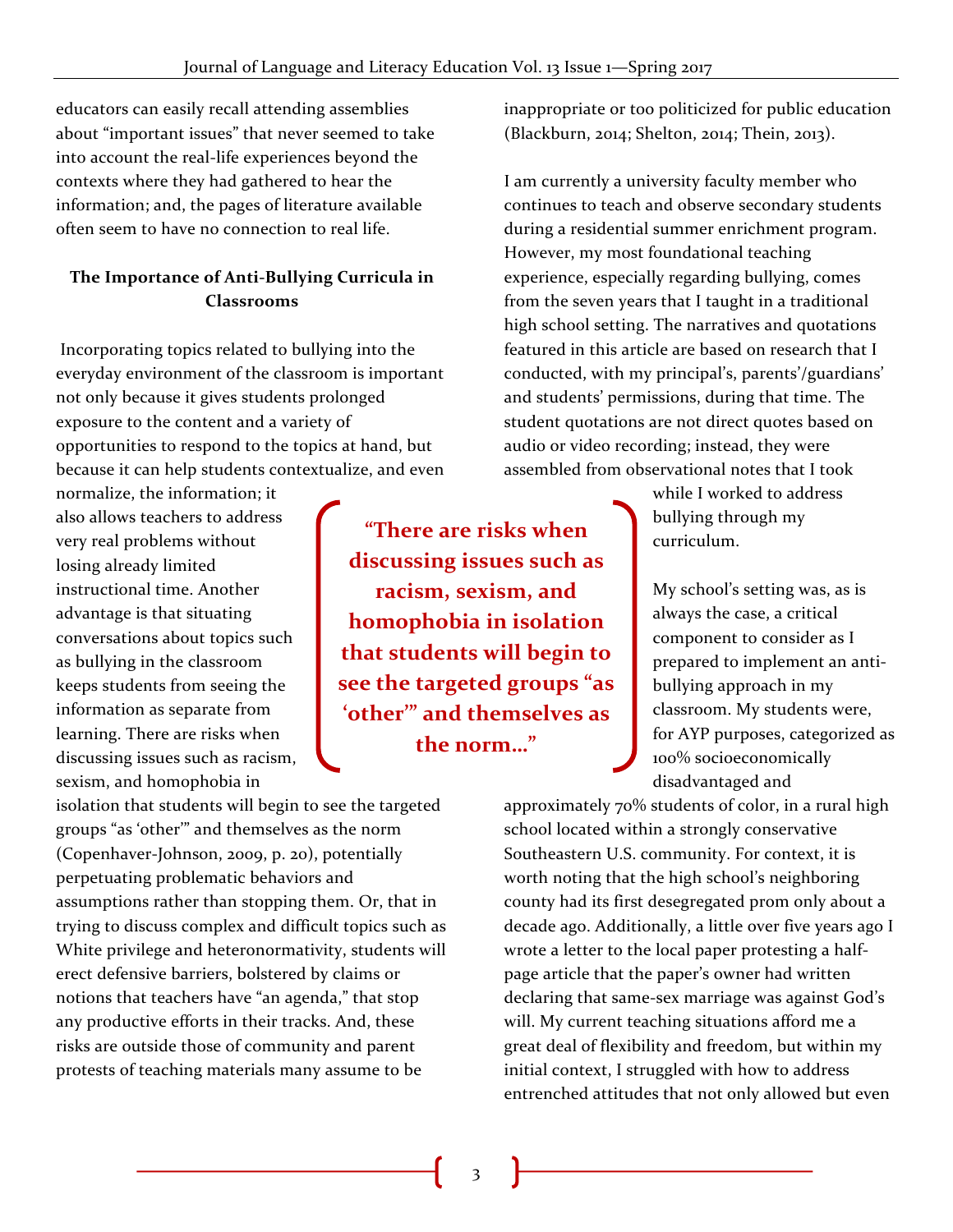justified bullying. I had to have a method that I could defend to parents, colleagues, and administrators; I had to have a plan that required no money: supplemental materials, copious copies, and regular access to technology were budgetary impossibilities.

# *The Merchant of Venice* **and Anti-Bullying Possibilities**

I had to find a way to open the lines of communication with students using materials that were already available and district-approved. My approach is likely easily transferrable to other texts, grades, and resources, and it demonstrates that even the most traditional texts can be used for social justice. Wandering through the bookroom, I brushed away cobwebs to find a corner holding various dog-eared class sets of Shakespearean plays. I selected *The Merchant of Venice*. The play's plot is extensive and readily permitted a wide range of antibullying discussions.

The play opens with an impoverished Bassanio begging his friend Antonio, a wealthy merchant, for a loan. Bassanio plans to use this money to woo and wed Portia, a wealthy heiress in a nearby kingdom. From the play's opening, Antonio seems to have a more-than-platonic interest in Bassanio, demonstrated by his sustained willingness to give the ever-impoverished Bassanio money and his notable mood shifts when Bassanio is near. However, in this instance Antonio is unable to make a loan because all of his merchant assets are abroad. He and Bassanio go to Shylock, a Jewish money lender. Antonio and Shylock hate one another, and both Shylock and Antonio discuss the ways that Antonio has publicly abused Shylock due to Shylock's Jewish identity. However, Shylock is wealthy, and Antonio needs money for Bassanio. They come to terms, and Shylock agrees to make the loan with one odd stipulation: If Antonio defaults on

the loan, Shylock will collect a pound of Antonio's flesh. Meanwhile, in a subplot, Bassanio's friend Lorenzo—a Christian—seduces Shylock's daughter Jessica, and Lorenzo and Jessica steal a substantial amount of money from Shylock when they elope.

When Bassanio arrives at Portia's kingdom, with Lorenzo and his new bride Jessica in tow, Bassanio wins Portia's hand in marriage by successfully solving a riddle. The bliss is shortlived, however, when they learn that Shylock has demanded Antonio pay his loan in full, to punish Antionio for his years of abuse and Antonio's friends for their involvement in Shylock's losses of both daughter and property. Bassanio, now wealthy with Portia's money, rushes back to Venice but unsuccessfully beseeches Shylock to take gold rather than a pound of Antonio's flesh. Portia arrives disguised as a man and successfully turns the tables on Shylock, arguing in court that the loan contract specifies only one pound of flesh but no blood. In short, if Shylock makes Antonio bleed while taking the flesh, then Shylock is in default. The Duke then steps in, frees Antonio of his bond, and forces Shylock to stop practicing Judaism and to surrender his remaining property.

Portia prepares to leave before she is discovered, but decides to test her new husband prior to departing. As Bassanio and Antonio thank her (him, they believe) profusely, Portia asks that Bassanio compensate her by giving her his ring—the wedding band that she had recently given him. Bassanio initially refuses, but after Antonio reminds Bassanio of how much Antonio loves him, of the fact that Antonio nearly died for him moments ago, Bassanio agrees. Portia leaves for home, angry that Bassanio has relinquished his wedding ring for Antonio. The play ends with all conflicts resolved in tidy Shakespearean comedic fashion, but the multilayered plot presented incredible opportunities for me. This was a text that explicitly examined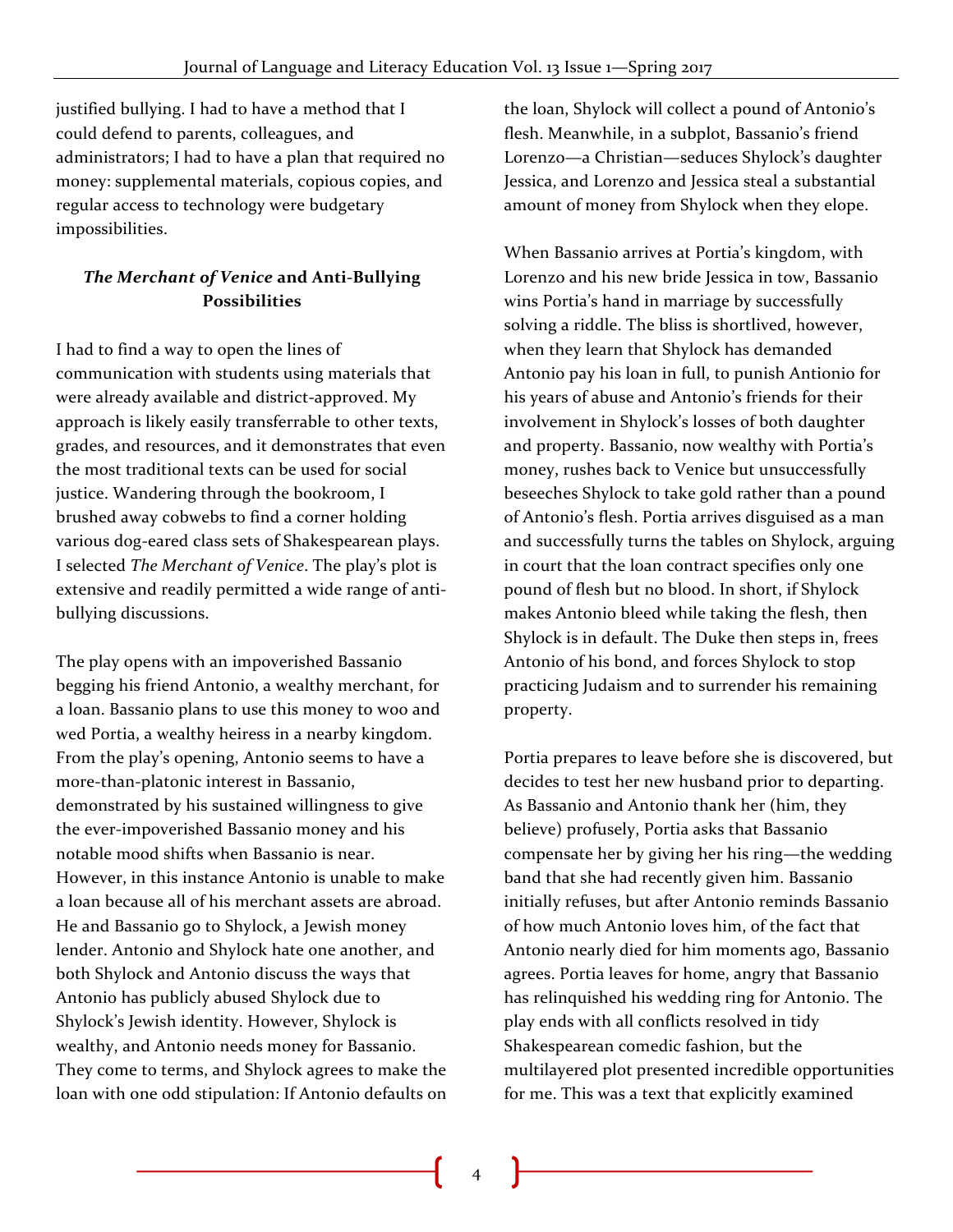religious oppression, gender norms, gender performance, and socioeconomic class differences, all while implying a romantic relationship between two male characters.

To guide the students' reading of the text, I based our examinations of the play on Francisco Valdes's term "Euroheteropatriarchy," which he states is so integrated into societal oppression that to discuss the prejudices implied in the term are of "central importance" in creating "a society where 'difference' is not only tolerated and accepted but cultivated and celebrated" (2000; p. 405). I adapted the three sections of the term to make them accessible to students, to address real issues in our school, and to allow for dialogue that would hopefully achieve precisely the social critiques and social justice shifts that Valdes and I envisioned.

#### **Euro**

Valdes' discussion of "Euro" is one that is complex and far-reaching. The multilayered nature of "Euro" is unsurprising, given the ways that Eurocentricity have shaped and continue to inform both society-atlarge and school spaces in general (e.g., Giroux, 2009; Shelton & Barnes, 2016). For the sake of clarity and organization, I have divided this relatively large section into three subsections: "Race," "Ethnicity and Religion," and "The Complexities of Race, Ethnicity, and Religion." While those three sections hardly encompass all that relates to issues of Eurocentricity, they capture the issues that emerged as my students and I read the play and demonstrate important areas of consideration for anti-bullying curricula, and the ways that the conversations examined race, ethnicity, and religion as both separate and constantly intertwined concepts.

#### **Race**

I have long appreciated the irony of being a feminist teacher who specialized in the texts of dead white men, and no one is more representative of the European-heavy canon than Shakespeare. I explained to students that we were specifically studying the notion of "White privilege" (see McIntosh, 1988; 2009 for concise definition and discussion), with the understanding that society affords advantages to White people that are not available to people of color—such as White people being presumed non-violent, while young Black men are often unjustly suspected of (and killed for) assumed crimes. I did not begin this conversation, however, with Shakespeare. My school had a mandatory bell-ringer component that had to focus on critical reading comprehension. I used short articles that I could project for the students, many of which focused on racialized privileges and oppressions. For example, my students read a short editorial by a local activist who described how many times that he, as a Black man, had been stopped by local police, in comparison to his White friends, whom he had informally polled. A question that I asked my students to answer as part of their warmup was, "Explain why the author would include quotations from others [White friends, in this case], and what effects those inclusions have on his essay." I was conforming to the spirit of the bell-ringer assignment, in that students were reading and analyzing a text, specifically in relation to state-wide standards on persuasive argument techniques. I was also pushing students to consider and have discussions on race prior to introducing the play; a major advantage of the approach was that it allowed for a broad range of discussions, including other bell-ringer articles discussing sexism, homophobia, and so on. These various short readings were easy to justify, in that they were aligned with a school mandate, they were nonfiction, they were often locally applicable, they were publicly accessible, and they provided various opportunities for student examinations. And while serving as a warm-up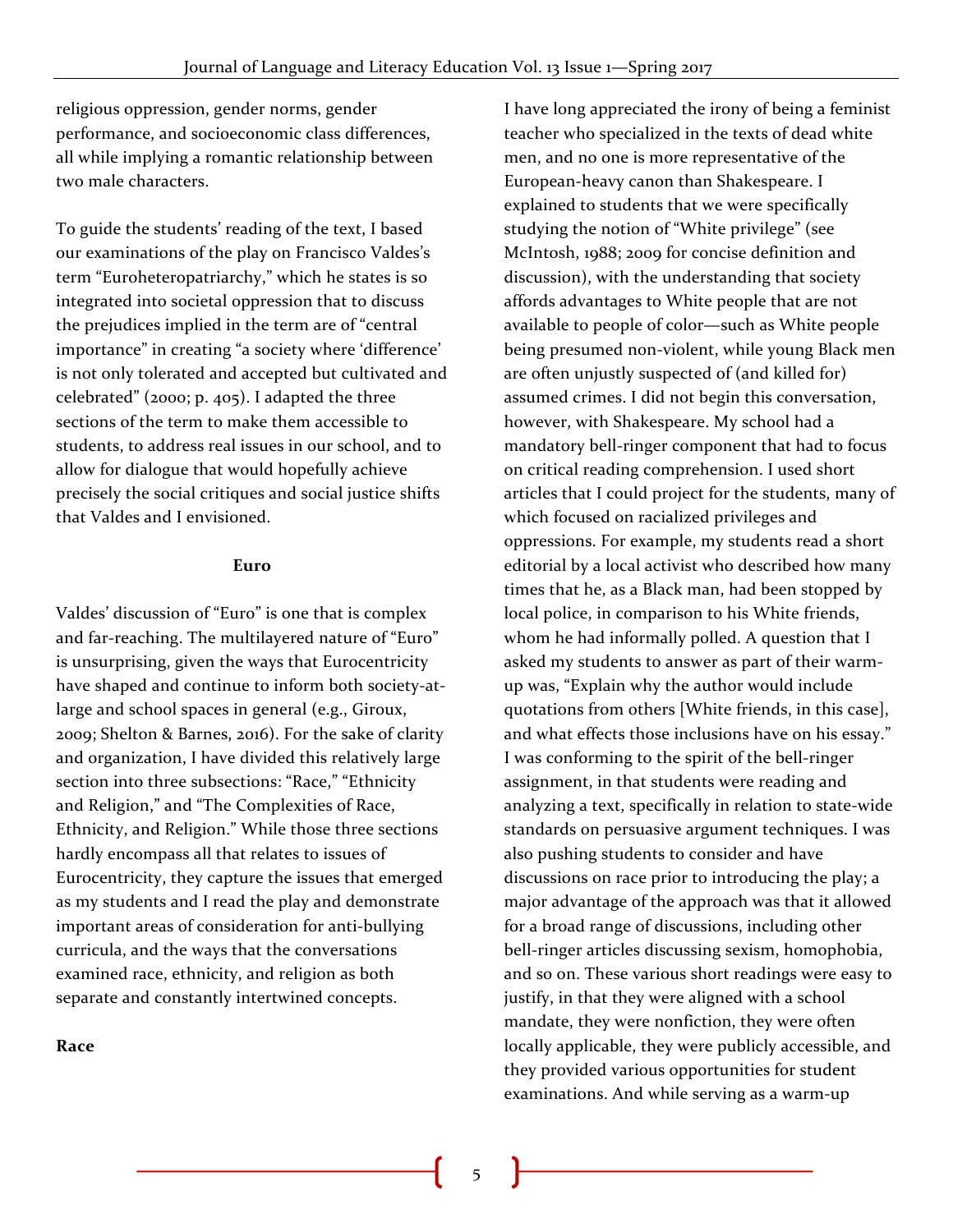reading activity for class, they were also warm-ups for the discussions that I hoped to have in the coming days with *Merchant*.

In the course of reading, the discussions began to shift from religion specifically to racial oppressions within the community. Given the preceding bellringer discussions and the large student of color population, my students had little difficulty relating the text to their experiences, and one student described a time when a White cashier had put the money on the counter rather than put the money in her hand: "I guess she thought she'd catch a disease 'cause I'm Black." When a few White students tried to suggest that the issue was with that specific cashier and not racial inequality, I incorporated

Peggy McIntosh's short essay "White Privilege: Unpacking the Invisible Knapsack" (1998) as a way to provide examples of a White person's understandings of White privilege from everyday life (e.g., asking to speak to a person in charge at most establishments usually means speaking to a White person). Empowered by those

discussions, several students of color countered White peers' arguments against racism with their own experiences. One Latino student shared that often when he paid with cash, those accepting payment assumed that he was a drug dealer. An Iranian American student sighed and said, "I get tired of people looking at me and thinking I'm gonna blow them up." In one class, he had been horrified that another student skit had actually featured "terrorists," complete with black yarn beards, who claimed to be Muslim. When he had confronted his peers, saying "Man, that wasn't cool," they had responded that they "were just playing, and chill out." Drawing on McIntosh, other students of color agreed that if they tried to challenge problematic representations, White students often

dismissed their objections as them being too sensitive, rather than acknowledging blatant or nuanced racist undertones. As a result of the conversations, which had certainly been bolstered by outside reading such as the bell-ringers and McIntosh, students were able to consider the assumptions that each of them had made about others based on race, and we considered how racialized stereotypes were both damaging and easily perpetuated.

### **Ethnicity and Religion**

When we discussed ethnicity, my students often framed ethnic concerns as synonymous with racial

**"When we discussed ethnicity, my students often framed ethnic concerns as synonymous with racial ones, and literally as Black and White."**

ones, and literally as Black and White. This tendency was unsurprising, as those two racial designations comprised the majority of the school. However, the play permitted different perspectives. We examined ethnicity specifically in relation to Jewish identity, given the play's content, and we focused on the predominance of

Christianity in *Merchant*, examining how Shylock's people were disenfranchised because they were Jews, not White Christian Venetians. In the text, Shylock charged Antonio, "You call me misbeliever, cutthroat dog / And spet upon my Jewish gabardine" (1.3.111-112). The students were always shocked by the accusation; I still remember one student saying, "Man, somebody spit on me, I'd kill 'em." Her comment provided the perfect opportunity to discuss why Antonio abused Shylock and how that prejudice translates into our own society, specifically within the students' schools and communities.

We discussed, for example, the fact that non-Christian groups in our school community had to drive to other counties to hold religious services—a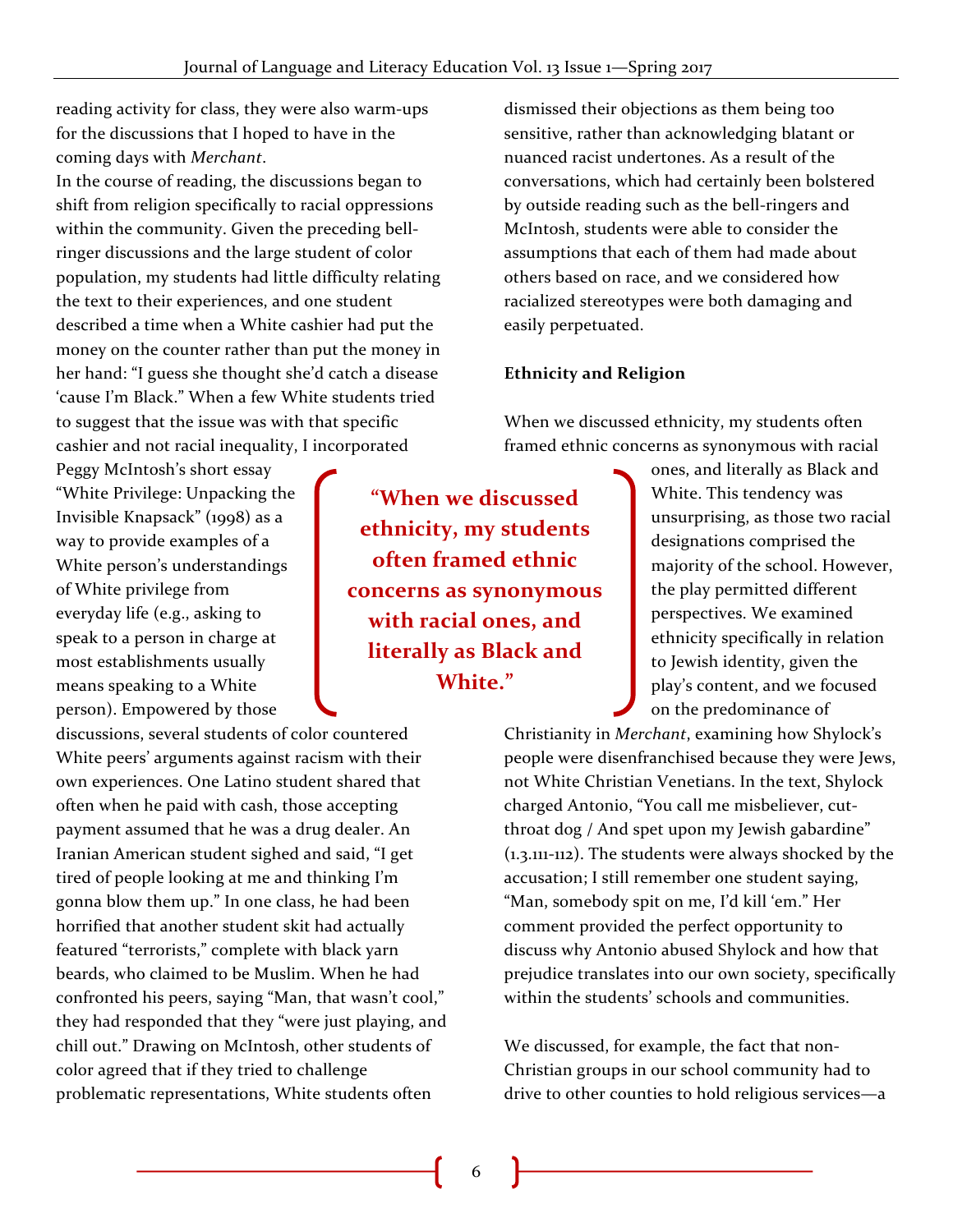fact that most Christian students had not known. We examined the ways that Christian students were permitted to carry Bibles in their book bags, but that Islamic students were fearful of having a copy of the Quran on their person. We even considered the racial segregation inherent in the Christian community, with nearly all of the students' churches heavily racially segregated. These discussions brought the oppression in Shakespeare's text to life in their own lives. They began to critique their outrage of Antonio's treatment of Jews as hypocritical, given their new critiques of longstanding acceptances of the real ethnic and racialized religious oppressions all around them. Meyer explains the need for a "response to bullying and harassment in schools […to include] social and cultural impacts such as […] race, ethnicity, religion, and the school environment" (2009, p. 23). Our discussions mattered, not because of the text that we used, but because we read our own lives as text once the play legitimized those discussions. Reading the play also allowed us to consider religion in a more academic sense, allowing students to put down walls regarding their particular beliefs. In one class, all of the students identified as Christian except two. The Muslim student elected not to discuss his religion, and I did not push him to do so for fear that he would feel tokenized and expected to impossibly speak on behalf of all Muslims. However, the student who identified as an atheist was readily vocal and said that she understood how Shylock felt, that she had overheard both teachers and peers say that she was going to hell. As the teacher-authority figure, I made sure regularly at least to discuss religions as diverse, both to prevent any student from feeling responsibility for doing so and to encourage broadened notions of religious practice. For example, if students were discussing religious oppression in relation to Judaism and Christianity, which was unsurprising given the play's plot, I reminded them of assumptions made of other belief systems, including Islam, Hinduism, and Buddhism.

Doing so relieved any student of feeling individual responsibility to do so while avoiding that Christianity be constantly centralized in discussions. Many of the students' comments during discussions reflected their realizations that they had simply assumed everyone around them believed as they did, and that applying something true of the majority to all people was problematic. Some even apologized to the atheist student, saying "I didn't know" or "That wasn't very Christian of us," allowing textual and historical discussions of religious intolerance, with the play serving as the catalyst and touchstone.

# **The Complexities of Race, Ethnicity, and Religion**

Students understood racial, ethnic, and religious discriminations, but the play let us dig even deeper than that. During the trial scene, students who were staunch Shylock supporters shifted to Antonio's camp. In the play, as the Duke demanded an explanation of Shylock's determination to cut the pound of flesh from Antonio's chest, students were frustrated with the money lender's response: "So can I give no reason, nor I will not" (4.1.59). Defectors would complain, "You can't cut somebody open just because you're mad. That's crazy." However, Shylock's supporters would remind their peers of the earlier scenes and the fact that Antonio had insulted, kicked, and spit on him. One of the common limitations of bullying education is that typically it only teaches teachers and students to identify and report bullying. Using a text to dialogue with students about bullying, however, allowed for much more.

After considering the merchant's and lender's motivations, students could consider why people bullied others. Interestingly, a study of 6,500 middle and high school students found that 5% of student respondents could be identified as bullies, and of that group all but 0.5% had also bullied (Buckley,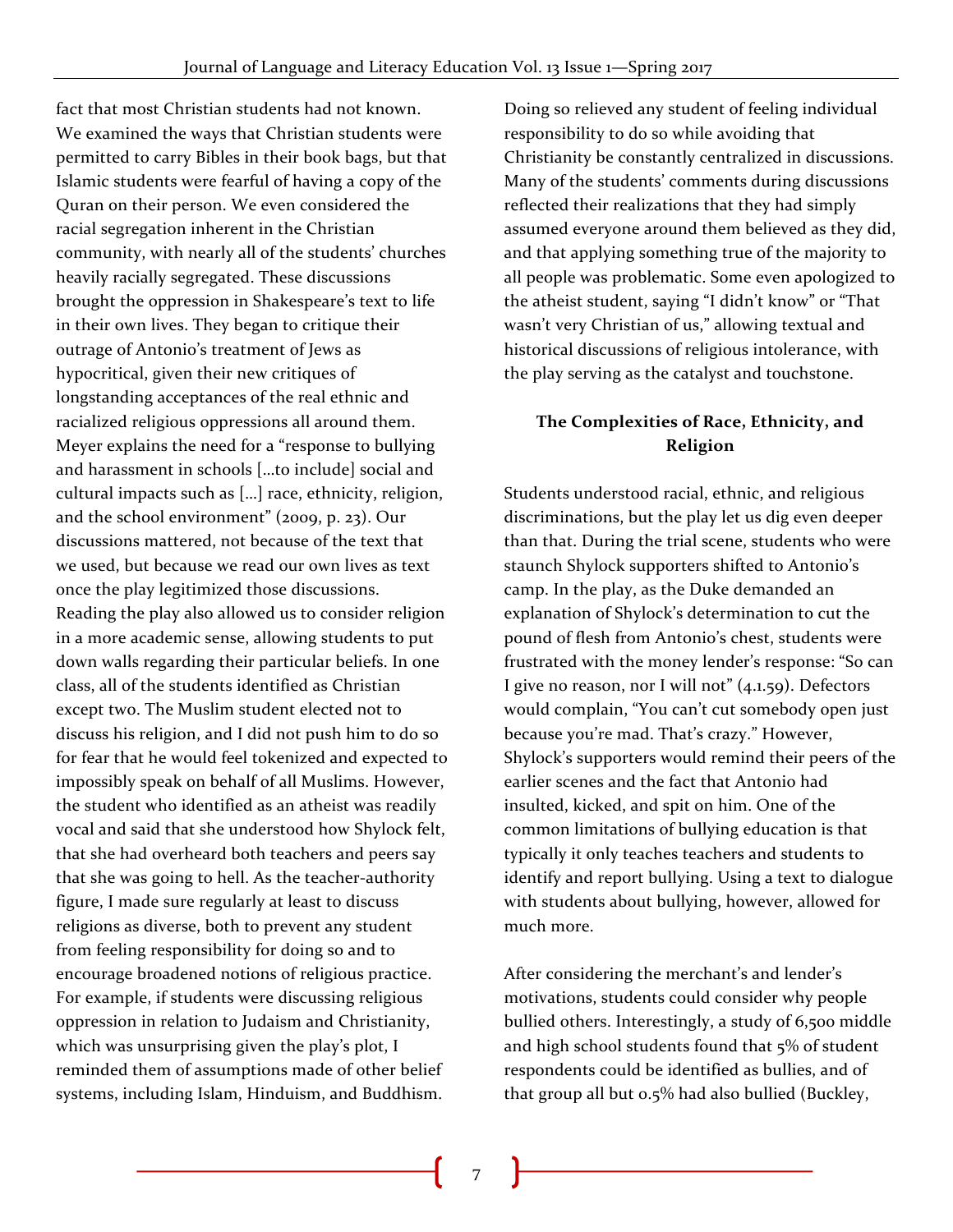2011). Consider that half of 1% of bullies were not themselves bullied. My students had little difficulty understanding both the societal prejudices that condoned Antonio's anti-Semitism and the source of Shylock's hatred. Throughout the unit, at least a few would recall a news story about a school shooting or bullying incident in which the perpetrator was described as depressed, distant, or an outcast. Often they would even discuss students in our school who fit those descriptions, and at one point I noticed that some of the students who had been discussing Shylock and Antonio's relationship made a point to invite a withdrawn, trench coat wearing loner into their collaborative project group. By the end of the year, the students and initial loner were working together regularly, and all of their averages had

improved. This success does not imply some magical fix, but it showed me that students found it much harder to ignore truths, such as ostracized peers, if we were talking about them in relation to both literature and real life.

Discussing discrimination based on race, ethnicity, and religion were often challenging for me, primarily because I am White and was raised in a Christian religious tradition. In several of the classrooms, I was both the only White person and the person of authority, while nearly every student identified as Christian. My very existence reinforced Whiteness as power, even if unintentionally. My students' religious identities reinforced Christianity as a norm, similar to the representations of the play's protagonists. However, my discomfort and my students' identities were not justifications for avoiding important conversations about the play's portrayal of a power system obviously tailored to serve and protect the White Christian man. Despite the fact that Shylock's demand for Antonio's flesh was perfectly legal, the Duke threatened the lender:

**"My very existence reinforced Whiteness as power, even if unintentionally."**

"How shalt thou hope for mercy, rend'ring none?" (4.1.88), implying that even if the Duke enforced Shylock's legal contract, on which Antonio had defaulted, the Jew would pay at a later date. And indeed, after Portia nullified the bond, the Duke stripped Shylock of half of his property, and more importantly, his Jewish identity, and ordered him, "Get thee gone"  $(4.1.397)$ . Even before the recent news stories detailing police violence against people, especially young men of color, Muslims, and Jews, my students understood the idea of a system crafted to prefer a particular group in a variety of ways. Some of them talked about family members serving time, and how when they visited there were far more people of color, especially Black and Latino inmates, than White people in the jails and prisons. Others

> told about how police officers constantly harassed them when they attended a mosque or synagogue, while none of their Christian friends had ever has such experiences at houses of worship.

The most interesting topic, though, was related to the power structure of the school itself. Despite admirable strides, "students of color are more segregated than ever before" (Ladson-Billings, 2009, p. 173), and students inevitably discussed the racial separation that they saw. For example, they noted that the advanced placement and honors classes, which required teacher recommendations, were unrepresentative of the school; White students constituted less than 20% of the school population but typically made up 80-90% of the top tier classes offered. Students also felt faculty targeted particular students as discipline problems, because of the ways they dressed, looked, or talked, and that usually these students were Black. They pointed out the aggressive administrative efforts to address sagging pants, a clothing choice typically made by Black and Latino students, for example.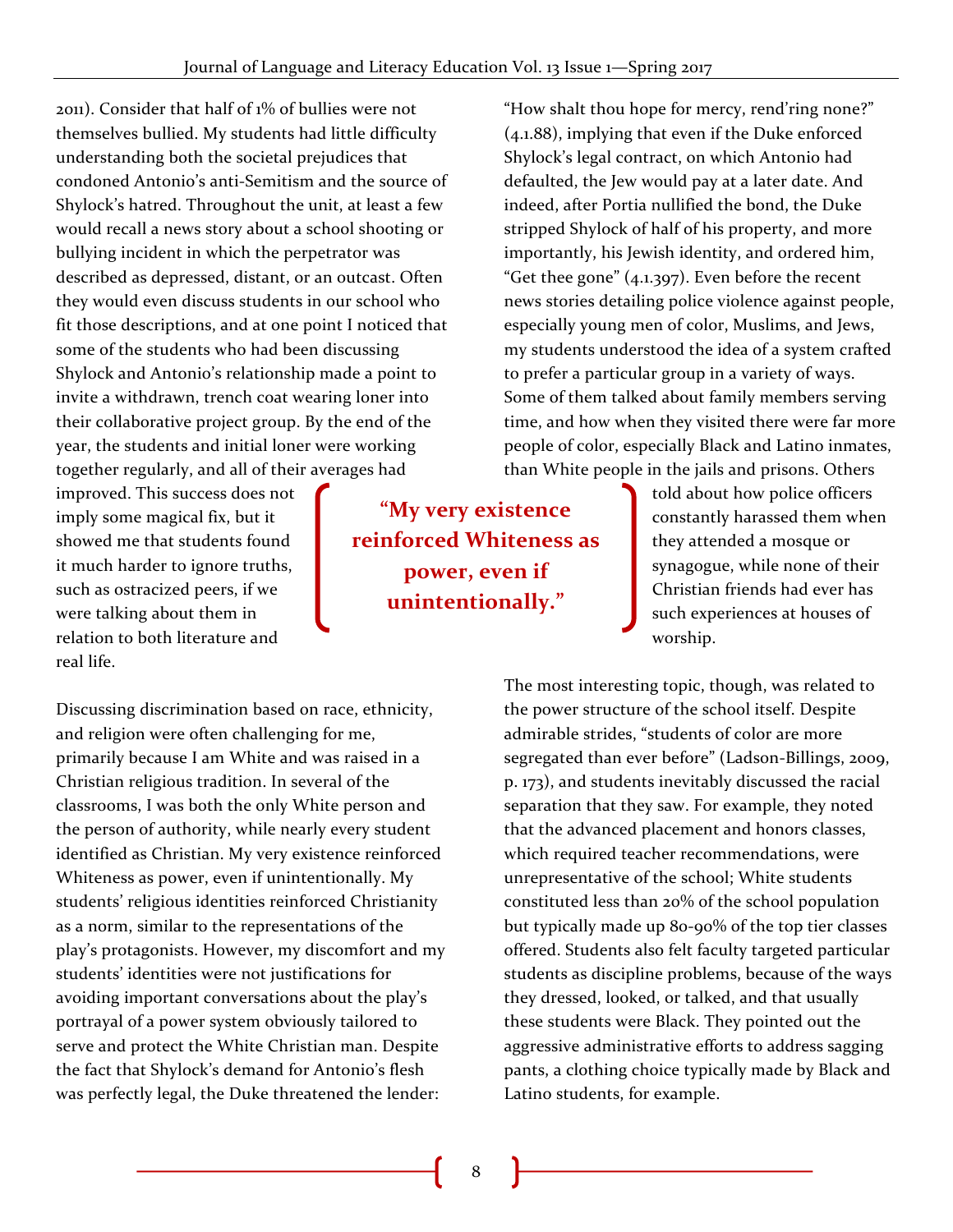These conversations on school rules and norms allowed us to discuss a bullying issue that often goes unspoken. Adults can be bullies, too, and in some cases, "teachers comprise[…] an overwhelming majority of the perpetrators" (Meyer, 2009, p. 18). My goal was not to fully subvert school order, as I wanted to keep my job and I wanted students to avoid disciplinary action. My goal was to have students examine the roles that adults in school settings (and elsewhere) have in determining what actions are deemed normal, and therefore acceptable, and which are, like sagging pants, deemed aberrant and therefore vulnerable to punishment. Students began to note that school rules, such as the dress code, seemed to target students of color while simultaneously treating what they termed "White behavior," such as tucking shirts into belted pants, as acceptable and expected.

#### **Hetero**

Race and ethnicity remain issues when combating bullying, but homophobia often goes ignored because, particularly in the Southeastern U.S., many feel that it is a controversial problem that is inappropriate for school (Meyer, 2009; Thein, 2013). Even with opportunities to discuss lesbian, gay, bisexual, transgender, and queer (LGBTQ) representations in literature, teachers often choose to either briefly mention or not mention an author's or character's sexuality. I have found that, while there can be risks, the benefits to students can be well worth them. Reading *Merchant* presented the opportunity to have students consider Antonio's relationship with Bassanio. Numerous Shakespearean scholars point out the homoeroticism in the play. Steve Patterson wrote that Antonio's "affection may be evident from the moment the merchant has Bassanio alone," and that "Antonio's grand gestures are further identified as

signs of physical desire, not simply platonic love" (1999, p. 20).

The first time that I taught the play, I felt my stomach rolling as I weighed the consequences of talking about a possibly gay character. I was an openly out lesbian teacher, and I was terrified of someone accusing me of pursuing the mythical "gay agenda." But before I could say anything, students immediately commented on how sullen Antonio is before and how near-giddy he is after Bassanio's appearance in Act I. One student said, "The only way you're gonna give somebody who's that broke money, after they've already wasted all of the other money you gave them, is if you got it bad." When I asked her to explain, one of the other students rolled her eyes and said, "Man, Ms. Shelton, that fool's in love." A few of the students were startled by and rejected their interpretation, but as we continued through the play, Act IV caused some pause. Antonio, prepared to die to resolve Bassanio's debt, told Bassanio, "Say how I lov'd you [Bassanio], speak me fair in death; / And when the tale is told, bid her be judge / Whether Bassanio had not once a love" (4.1.275-277), a clear statement of affection, if not more. And when Portia, Bassanio's wife, freed Antonio from his bond, Antonio convinced Bassanio to relinquish his wedding band (from Portia) in payment to the attorney  $(4.1.449-457)$ . By the end of the play, some students were sure that Antonio loved Bassanio; others decided that they were just close friends. Regardless, the conversation normalized the topic of sexual orientation, allowing discussions then and later.

Numerous studies show that "[l]esbian, gay, and bisexual youth are nearly three times as likely as their heterosexual peers to have been assaulted" (Bochenek, 2001, p. 20), and GLSEN's (Gay, Lesbian and Straight Education Network) 2013 National School Climate Survey found that nearly 90% of LGBT students experience some form of harassment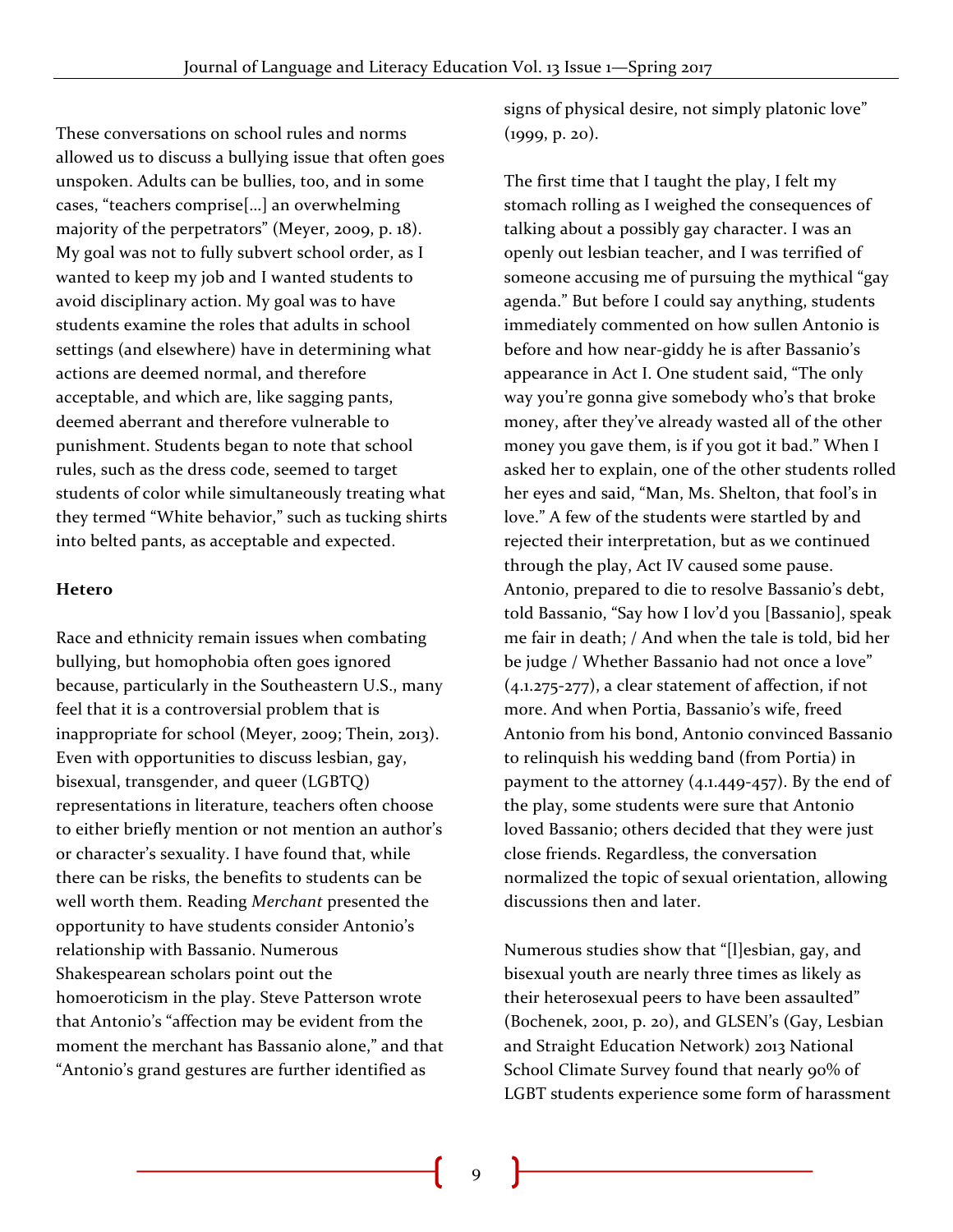in school (GLSEN, 2014). Every one of my students said that they heard "That's so gay" or a variation every day, and that sometimes it was from the mouths of teachers. In one class, I had several "out" students, and although all were talented and accomplished students who had strong social circles, each one had stories to tell about homophobic bullying in community and school. One student said that his church-going peers would tell him that they were praying for him, and that they "hated the sin, not the sinner." Another nearly got into an altercation in the cafeteria when he had had enough of being called "fag," talked back, and got shoved down.

I am sure that the students would never have shared these stories without the context of the play to open communication. I was out to my students, but it was not until we discussed Antonio and Bassanio that they talked about their own experiences. Sometimes teachers make the assumption that discussing controversial topics in structured ways is unnecessary, because students talk about them on their own (Shelton, 2014; Blackburn, 2014). It was clear, though, that although most of my students had known each other for at least twelve years, and some for eighteen, few realized that their peers were being targeted due to their LGBTQ identities. It took only a day for me to hear one of my students reprimand a friend in the hallway for saying that a shirt was "so gay." She told her friend, "You don't know if someone who's gay is around, and if you use that word like it means 'stupid,' then you could offend them." The same student later chose to do a research project on legal issues related to marriage equality, although she had planned to study animal rights before the play. I cannot assert confidently that all or even most of the students were sensitive to LGBTQ issues following *Merchant*, but a single ally is well worth my students' vulnerable personal narratives and the stomach churning discomfort that I initially endured.

#### **Patriarchy**

Gender is an essential component of responding to bullying, and studies show that "female students experience more frequent and more severe forms of sexual harassment than males" (Meyer, 2009, p. 23). Near the start of reading the play, I had students list negative terms usually directed at girls. Nearly all of the terms were unsuitable for print, with some of the tamest being "bitch" and "whore," but anyone in secondary education knows what most of them are, and with each class, the list got longer. Then I ask for terms negatively applied to boys; while there were some, the list was minimal in comparison with most insults for boys actually feminizing them, like "pussy." In short, students noted that not only were girls regularly insulted, but that for boys, being equated to a girl was usually the insult. The visual evidence of the lists allowed us to talk about the terms "commonly used in schools by male students as ways to assert masculinity by degrading female peers," that are meant to objectify females while insulting them (Meyer, 2009, p. 9). This social contextualization within their own experiences allowed students to understand the nature of patriarchy: reinforcing the notion that females are objects rather than people, thus explaining why they could be so readily and simultaneously insulted and be the insult, and that masculinity, which was equated with strength, intelligence, and decisiveness, innately made someone more fit for authority.

I generally discussed the issue of gendered insults before the play introduced Portia in Belmont, because it gave me the means of discussing how, although Portia was powerful, intelligent, and independent, her dead father determined who would marry her and, even from the grave, controlled all of the wealth that Portia competently governed alone (1.2.24-25). Students were outraged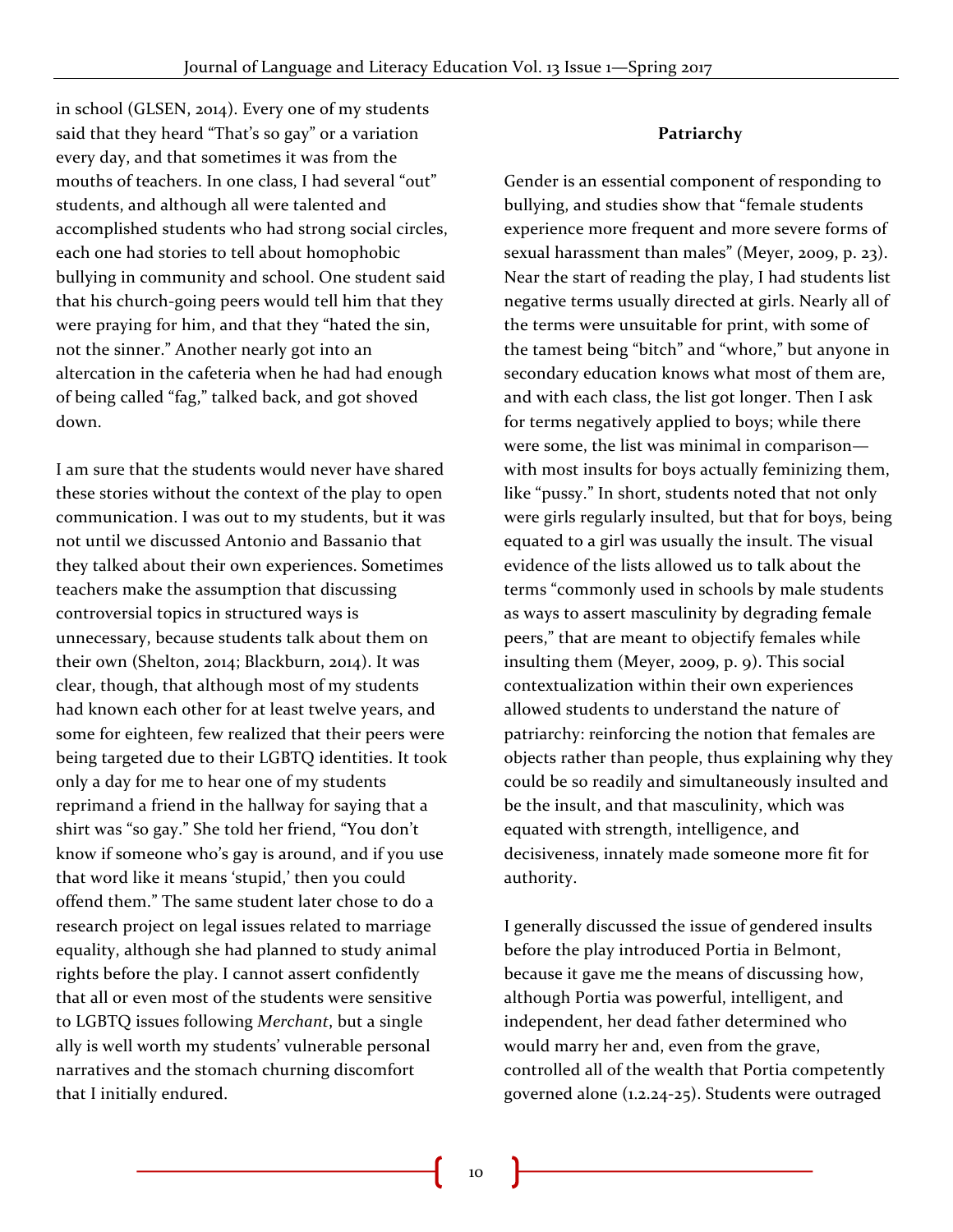that Portia was obviously able to run a kingdom without a husband but that the play demanded that she be married, and that her husband would then assume all wealth and power. One student summed up the prevailing attitude nicely: "Bassanio's this dummy who's been begging folks since the start of the play for money, and now that fool is supposed to run a kingdom because Portia's got a vagina? Nah. That's straight dumb. And all them people in the kingdom gonna be homeless because we all know Bassanio can't even manage his own life, but he's a dude, so he's in charge. This junk makes me so mad!"

The students truly began to apply the concepts of patriarchy and sexism during the trial scene. It frustrated female students that Portia had to dress as a young man to be heard in court, and it

infuriated them that after successfully and impossibly nullifying a contract that no other character had managed to challenge, her ultimate reward was to be married to "that slacker scrub Bassanio." The play's resolution invited students to discuss sexualization and minimization of girls and their abilities, in homes, schools, jobs, and in general.

**"Many boys in the class begrudgingly and ashamedly admitted participating in such behaviors, claiming that they had not realized that girls had been so affected by their actions."**

boys" speech and a sympathetic pat on the head. (A response that recent events concerning the new U.S. President echo in unfortunate ways—a strong indication that these sorts of conversations continue to be vital.)

Most female students who shared said that these kinds of treatment had gone on for years, and at this point they barely noticed it, unless they were exceptionally cruel. Many boys in the class begrudgingly and ashamedly admitted participating in such behaviors, claiming that they had not realized that girls had been so affected by their actions. Following our reading of the play's Act V, during which Bassanio makes a crude joke about Portia's "ring," or within textual context, her vagina, female students, and some males, pushed those boys who had acknowledged wrongdoing to be more self-

> critical and reflective. Why was it acceptable, they asked, for boys to touch girls' bra straps, for Bassanio to talk about Portia's anatomy, and for boys to reference girl's breasts when exchanges that might reverse the gender roles of such interactions, such as girls touching and commenting on boys, would be likely be deemed shocking and unacceptable?

One student, who had a large bust, shared how guys joked that she could make a lot of money as a stripper and that she was wasting her time with honors classes. Another described how males on her bus would pop her bra strap and ask her if she wanted to have sex, and when she complained, the bus driver would respond that she needed to wear jackets over her shirts. The problem, my students and I found, was that treatment such as this was the norm, not the exception, and often when they reported such incidents they got the "boys will be

A study done in several schools with different populations found that it did not matter what the students' socioeconomics, race, ethnicity, culture, or geographic locations were; every setting reported that "gendered harassment was prevalent" (Meyer, 2009, p. 37). Teachers and students often ignore gendered harassment, though, because it is an element of patriarchy. For millennia, females have been objectified to the point that sexism is unconsciously inculcated. However, just as my students mourned Portia's loss of power and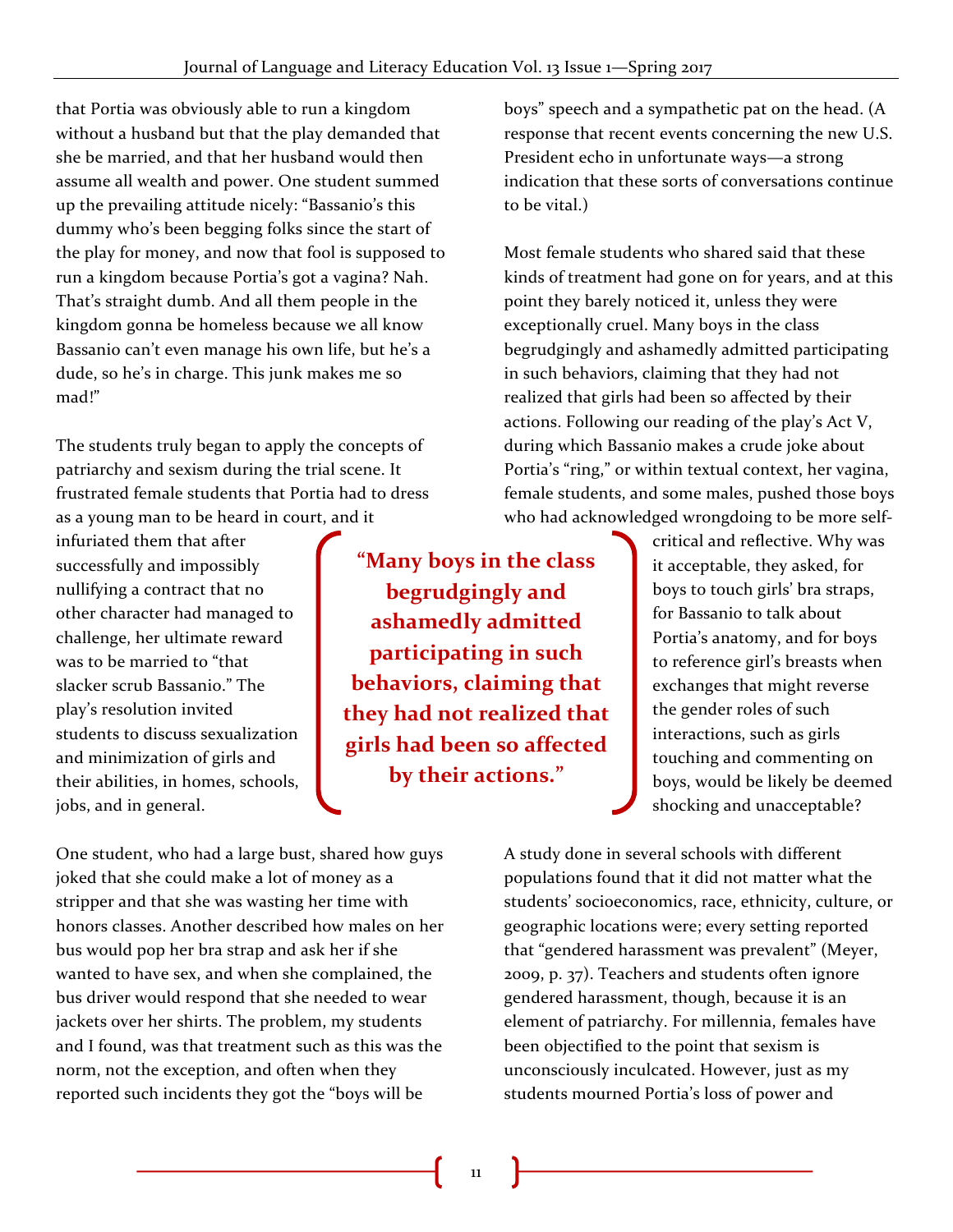independence, teachers need to take notice of the damage done to female students due to gendered bullying and harassment. Sexual harassment and bullying are "still prevalent in schools," and female students often have "no outlet for response and complaint of tangible harm," although there is evidence that sexism affects girls' mental, emotional, and academic well-being (Meyer, 2009, p. 9). It is only through conversations about entrenched notions such as patriarchy and sexism that students and adults can not only recognize but stop normalized abuse.

#### **Conclusion**

I realize that not all teachers have access to this particular play, and that not all schools will permit these particular conversations, though I will point out that nearly all of the topics discussed here, after some cursory preparations on my part, were student-introduced and student-led. Crafting spaces that encourage students to broach difficult topics may provide some measure of protection from administrations, parents, and communities. Additionally, I would emphasize that due to its interdisciplinary nature, English Education permits teachers to use varieties of texts that might prompt conversations that address social ills, including bullying and harassment. For example, *Huckleberry Finn*, an oft-assigned text, provides material to examine not just race, but also concepts such as socioeconomics (e.g., considering Pa's financial desperation and Huck's stances on slavery versus Tom Sawyer's) and gender expression/identity (e.g., the woman's analysis of gender performance when Huck disguises himself as a girl). *The Crucible*, a play that many students read and that nearly all of my students adored, provides concrete examples of both peer group and judicial bullying that could enable a range of conversations on peer pressure and power differentials in schooling. Additionally, organizations such as the National Education

Association and the National Bullying Prevention Center offer free curriculum guides that some teachers might find useful to pair with standard and/or mandated texts.

What is most critical is that teachers realize that there is true social justice potential in every classroom, in every assigned material. *Merchant* went from being a dust-covered play in the bookroom to one of the most powerful tools that I had to educate and empower students. I have learned from my own experiences and as a teacher educator, too, that specific examples that can be adapted or altered for particular teachers' needs are more helpful than abstract and generalized ideas that end up taking more effort to incorporate and implement. The important point is not to necessarily use this play; rather, it is to use what we have access to, to ensure that our students are safe in our hallways and classrooms, regardless of what they look like, who they love, or who they are. It is my hope that the research and conversations that were helpful to my students might inspire other teachers to examine how they might address the very real threats of bullying and harassment, with whatever resources that they and their students have. To not do so is to risk reinstituting the status quo that negatively affects children and society at large every day.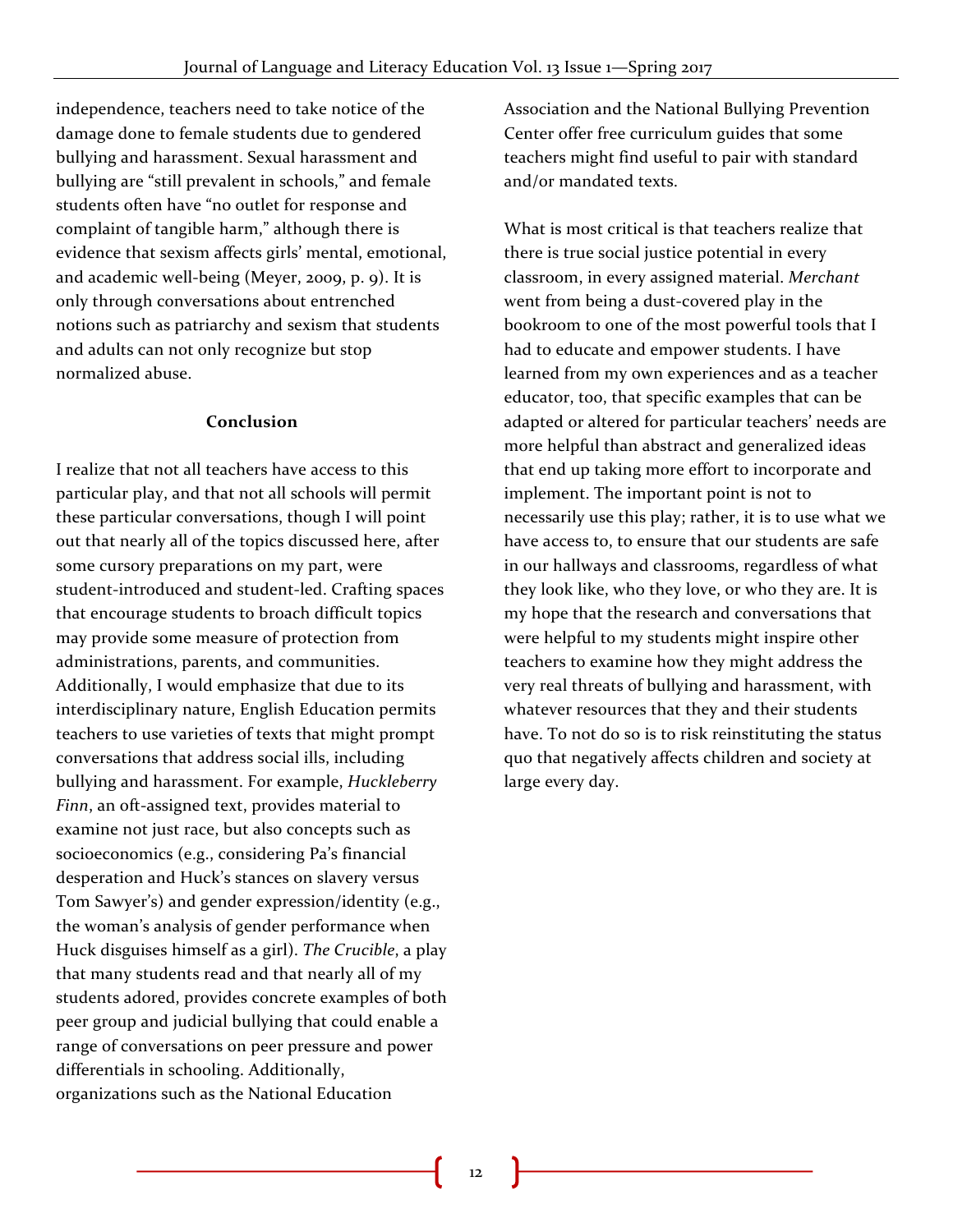#### **References**

- Bajaj, M., Ghaffar-Kucher, A., & Desai, K. (2016). Brown bodies and xenophobia bullying in US schools: Critical analysis and strategies for action. *Harvard Educational Review*, *86*(4), 481- 505.
- Bidwell, A. (2013). *Study: Anti-bullying programs may have opposite effect*. Retrieved from http:// www.usnews.com/news/articles/2013/09/13/study-anti-bullying-programs-may-haveopposite-effect
- Bloom, D. (2008). *Study finds bullies are bullied too*. Retrieved from http://www.guardian.co.uk/ education/2008/aug/29/bullying.schools.
- Bochenek, M. & Brown, A. W. (2001). *Hatred in the hallways*. New York, NY: Human Rights Watch.
- Brackett, M. & Divecha, D. (2013). *School anti-bullying programs ineffective*. Retrieved from http://www.courant.com/opinion/hc-op-brackett-school-bullying-programs-ineffectiv-20130906-story.html
- Brown, L. M. (2009). Foreword. *Gender, bullying, and harassment: Strategies to end sexism and homophobia in schools*. New York, NY: Teachers College.
- Buckley, J. (2011). *Student reports of bullying and cyber-bullying: Results from the 2009 school crime supplement to the national crime victimization survey*. Retrieved from http://nces.ed.gov/ whatsnew/commissioner/remarks2011/ppt/09\_22\_2011.ppt
- Copenhaver-Johnson, J. F. (2009). Learning about heterosexism as a teacher educator: The resistant student as catalyst for change. In M. V. Blackburn, C. T. Clark, L. M. Kenney, & J. M. Smith (Eds.), *Acting Out: Combating Homophobia Through Teacher Activism* (pp. 17-36). New York, NY: Teachers College Press.
- Flam, L. (2014). Mom shares teacher's "brilliant" secret for fighting bullying, easing loneliness. Retrieved from http://www.today.com/parents/mom-shares-teachers-brilliant-secretfighting-bullying-easing-loneliness-2D79322114
- Giroux, H. (2009). Teacher education and democratic schooling. In A. Darder, M. Baltodano, & R. Torres (Eds.), *The Critical Pedagogy Reader* (pp. 438-459). New York, NY: Routledge.
- GLSEN. (2014). *2013 national school climate survey*. Retrieved from http://www.glsen.org/sites/ default/files/2013%20National%20School%20Climate%20Survey%20Full%20Report\_0.pdf
- Ladson-Billings, G & Tate, W. F. IV. (2008). Toward a critical race theory of education. In A. Darder, M. P. Baltodano, & R. D. Torres (Eds.), *The Critical Pedagogy Reader* (pp. 167-182). 2<sup>nd</sup> ed. New York, NY: Routledge.